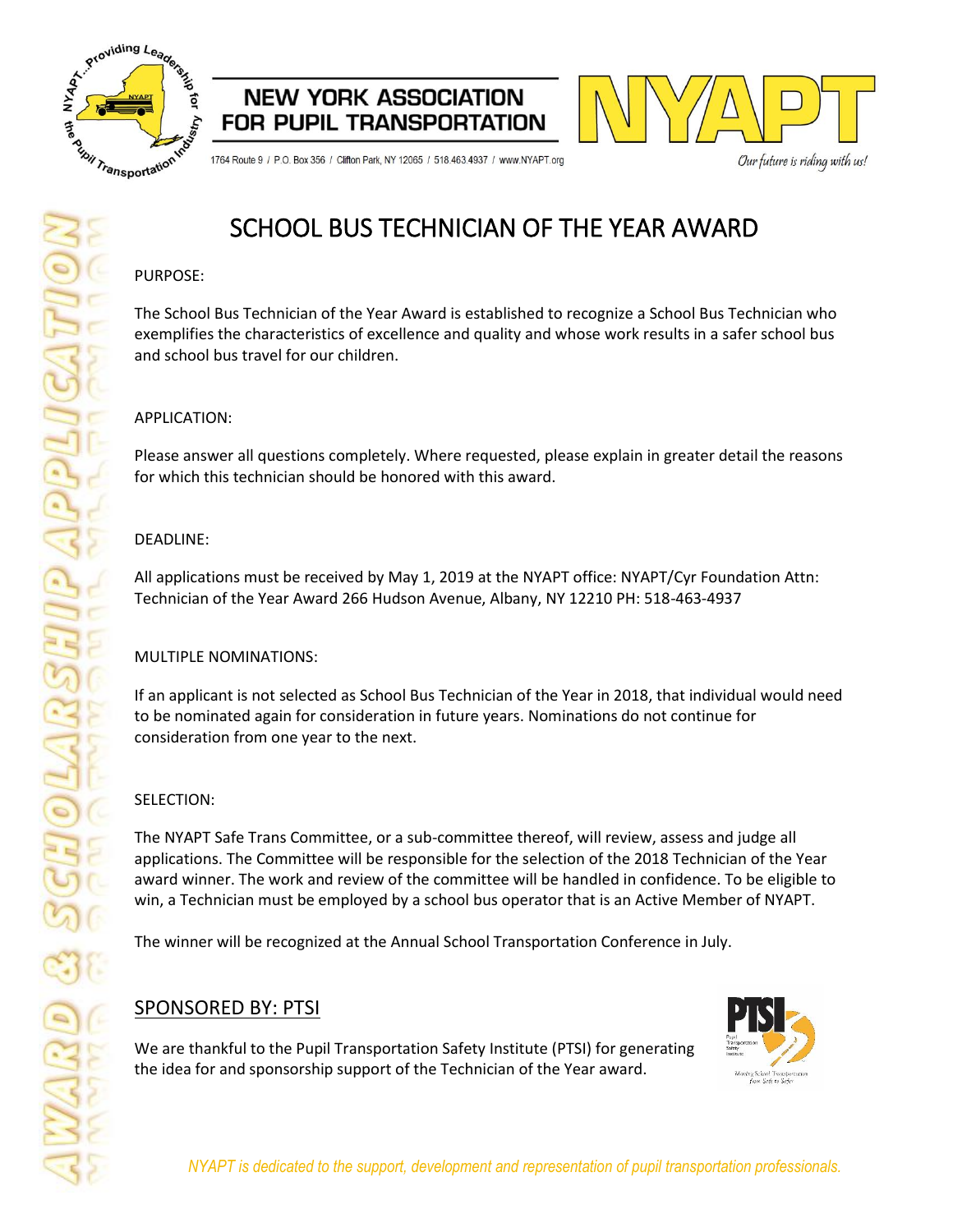





1764 Route 9 / P.O. Box 356 / Clifton Park, NY 12065 / 518.463.4937 / www.NYAPT.org

# TECHNICIAN OF THE YEAR AWARD NOMINATION FORM

## INFORMATION ON NOMINEE

| NUMBER OF YEARS IN CURRENT POSITION: NUMBER OF YEARS IN THE FIELD: |  |  |
|--------------------------------------------------------------------|--|--|

LOCATION FOR WHICH THE CANDIDATE IS RESPONSIBLE: \_

## BASIC INFORMATION *(PLEASE ANSWER ALL QUESTIONS)*

**1.** Does the technician have a professional attitude and demonstrate the ability to comprehend technology accordingly? Briefly discuss or cite examples.

**2.** Is the technician's education commensurate with the position that he or she holds? Is this individual willing to learn new skills (post education, ASE, seminars, etc.?) Discuss or cite examples as appropriate.

**3.** Is the nominated technician up to date with technologies in the industry, including studies, periodicals, internet, DOT, and service bulletins? Please discuss briefly.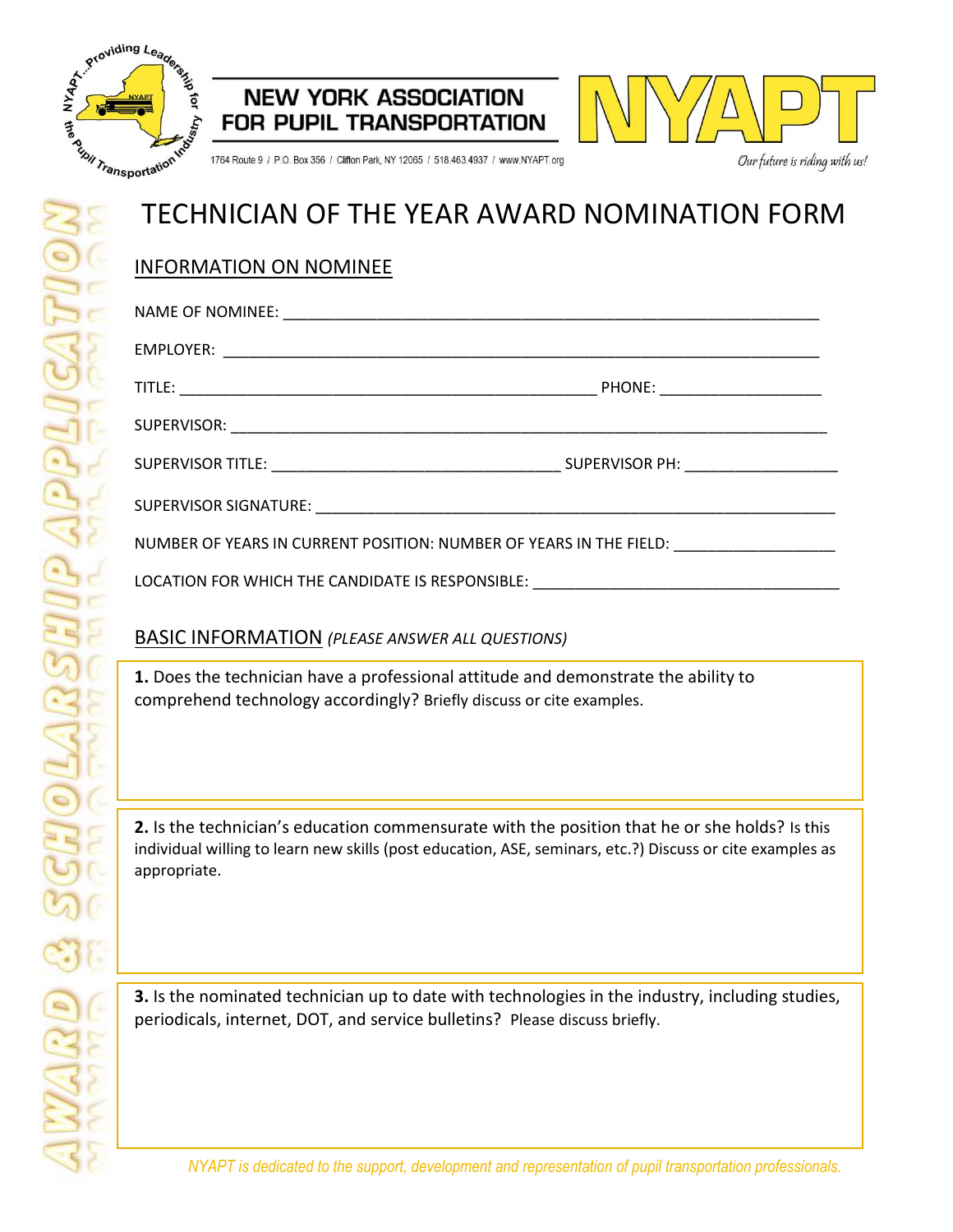

 $\overline{a}$ 





1764 Route 9 / P.O. Box 356 / Clifton Park, NY 12065 / 518.463.4937 / www.NYAPT.org

Our future is riding with us!

**4.** Does the technician go the extra mile in communicating with drivers, administrators, and all staff? Discuss briefly or cite examples of such efforts.

**5.** Does the technician have a good rapport with DOT and school bus dealers in addressing and resolving problems? Please discuss briefly or cite examples as appropriate.

**6.** Is the technician willing to help others (other employees, other industry member?) Please discuss briefly or cite examples as appropriate.

**7**. What organizations is the technician affiliated with?

**8.** Are there examples of the technician going over and above the call of duty?

*NYAPT is dedicated to the support, development and representation of pupil transportation professionals.*